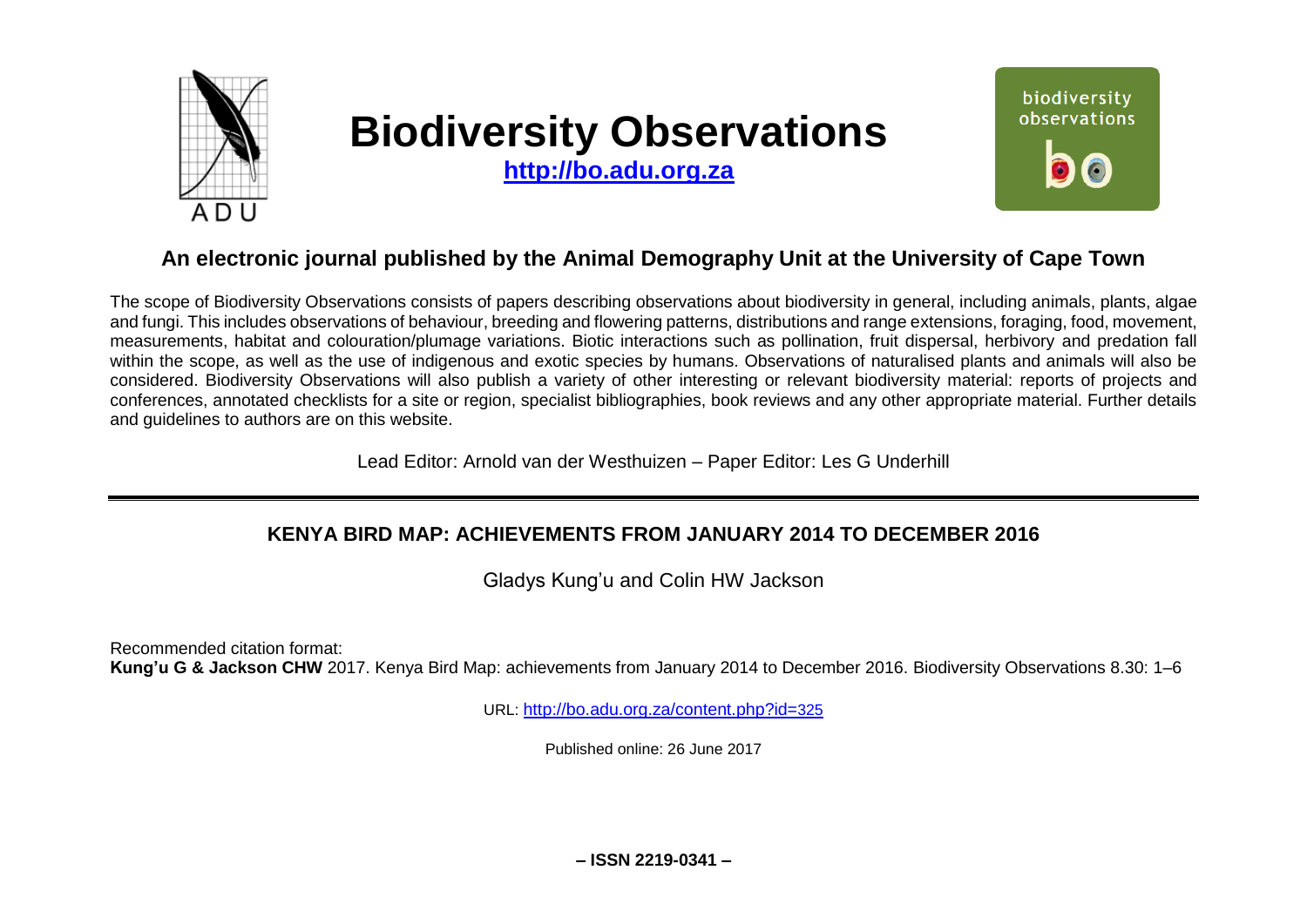# **PROJECT REPORT**

# **KENYA BIRD MAP: ACHIEVEMENTS FROM JANUARY 2014 TO DECEMBER 2016**

*Gladys Kung'u1\* and Colin HW Jackson<sup>2</sup>*

<sup>1</sup> Kenya Bird Map, National Museums of Kenya, Nairobi, Kenya

<sup>2</sup>A Rocha Kenya, PO Box, 383, Watamu, Kenya

\*corresponding author [gkungu5@gmail.com](mailto:gkungu5@gmail.com)

### **Introduction**

-

Developing an effective and efficient conservation effort for any form of wildlife requires a good understanding of the current distribution of the species in question (Gibbons et al. 2007; Harrison et al. 2008). Simply put, knowing where a species is found is the first and most basic information needed to protect it.

The Kenya Bird Map project [\(http://kenyabirdmap.adu.org.za\)](http://kenyabirdmap.adu.org.za/) builds upon the knowledge base gathered from the Bird Atlas of Kenya (Lewis & Pomeroy 1989) and seeks to determine the current distribution of all the bird species of Kenya in order to provide a foundation for their conservation. This ambitious and important initiative is made possible by the valuable input of volunteer birders, or citizen scientists, across the country.

Data collection for Kenya Bird Map applies the same protocol and methodology used by the Second Southern African Bird Atlas Project

(SABAP2) (Underhill 2016). This robust but simple methodology allows easy comparison between years or regions and provides a standardised dataset which can be manipulated to answer many relevant conservation questions. In particular, data from Kenya Bird Map will highlight changes in distribution from that recorded in the Bird Atlas of Kenya. The fieldwork for this project was conducted mainly between 1970 and 1984, more than three decades ago. Kenya Bird Map will also provide a firm basis for making informed land management decisions for conservation.

Three years have passed since the Kenya Bird Map office opened at the beginning of 2014. This progress report reviews what the project has achieved from its inception up to 31 December 2016 with a focus on the coverage achieved, the number of records submitted and the engagement of citizen scientists.

# **Coverage and Progress**

By the end of 2016, Kenya's bird mappers had visited and filled at least one 'full protocol' species checklist<sup>1</sup> for 11.4% of the 6,817 pentads<sup>2</sup> covering Kenya. A total of 2,607 full protocol checklists had been submitted containing 113,371 records of bird distribution (Table 1). The landmark of 10% pentad coverage was achieved on 16 September 2016. The 5% mark had been reached almost exactly a year earlier, on 15 September 2015. This first milestone took approximately one year and nine months at an average rate of about 16 new pentads per month. The second 5% therefore took nine months less than the first at a rate of approximately 28 pentads per month.

<sup>1</sup> A 'full protocol' checklist is a checklist of all bird species positively identified in a period of at least two hours of focused birding within a single pentad. The species are listed in the order in which they were encountered. The two-hour minimum can be reached in several sessions spread over a maximum of five days.

<sup>2</sup> Kenya Bird Map uses a grid cell system based on latitude and longitude. A pentad is the area enclosed by a grid cell consisting of five minutes of latitude north-south by five minutes of latitude east-west. On the equator, the side of each pentad measures c. 9 km.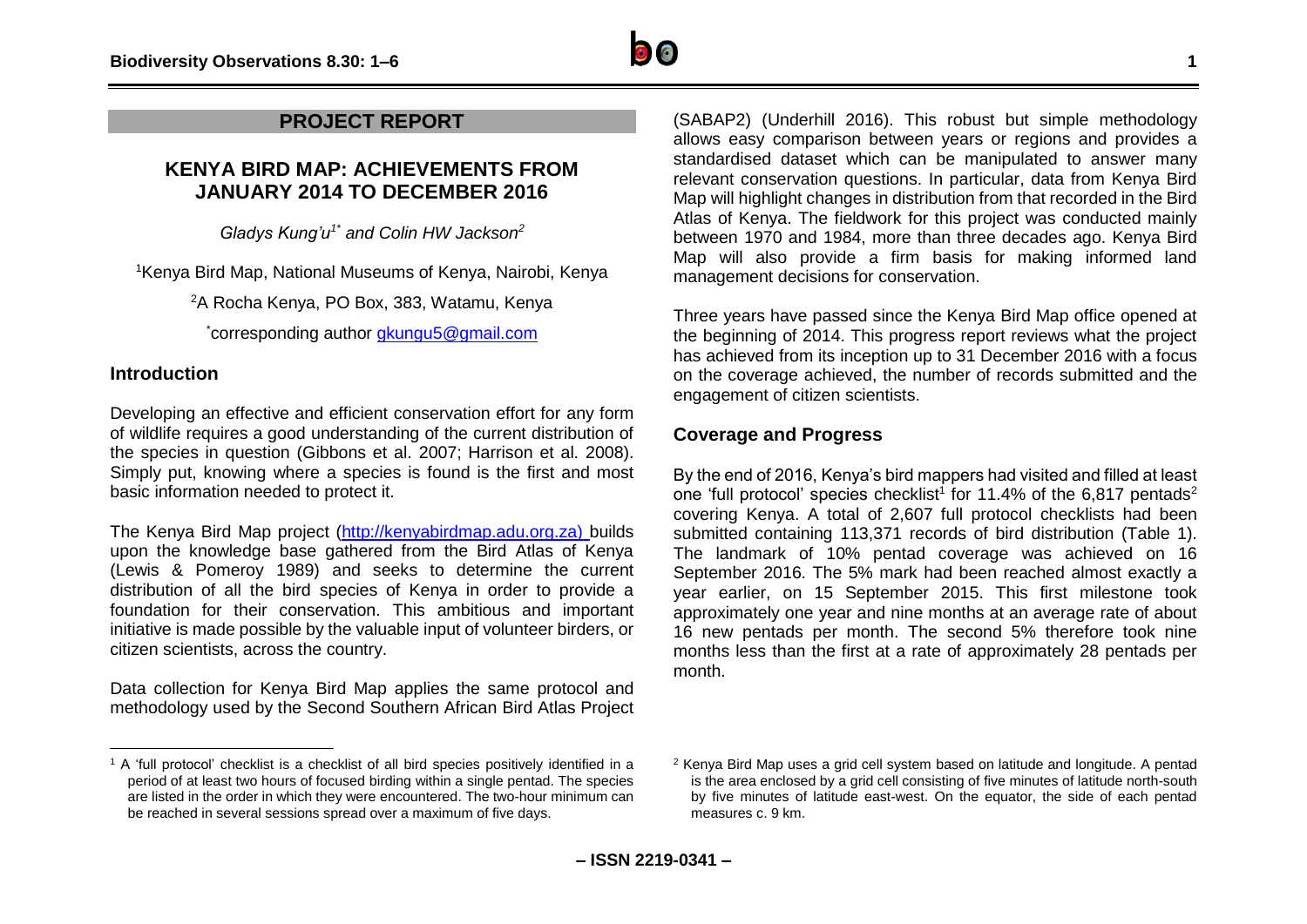

*Table 1: Summary statistics for Kenya Bird Map at the end of 2014, 2015 and 2016. The percentage pentad coverage achieved within each respective year is also shown.*

| Year               | No. of<br>obser-<br>vers | Check-<br>lists | <b>Records</b> | Pen-<br>tads | Average<br>checklists<br>per<br>observer | Aver-age<br>records<br>per<br>checklist | $\frac{0}{0}$<br>Cover-<br>age |
|--------------------|--------------------------|-----------------|----------------|--------------|------------------------------------------|-----------------------------------------|--------------------------------|
| 2014               | 84                       | 463             | 22,610         | 182          | 5.5                                      | 49                                      | 2.7%                           |
| 2015               | 93                       | 870             | 36,365         | 310          | 9.4                                      | 42                                      | 4.6%                           |
| 2016               | 109                      | 1,189           | 50,362         | 554          | 9.2                                      | 42                                      | 8.1%                           |
| Total <sup>†</sup> | 186                      | 2,607           | 113,371        | 777          | 7.1                                      | 43                                      | 11.4%                          |

† *includes some records from earlier years*

Annual pentad coverage within each year has increased annually, from 2.7% in 2014 to 4.6% in 2015 and to 8.1% in 2016 (Table 1). Notably, 2016 coverage was almost double that of 2015 and almost triple what was achieved in 2014 (Table 1). On average, 46.2 pentads were visited in each month of 2016.

The increase in pentad coverage was largely made possible by the introduction of the BirdLasser mobile app for Android devices in January 2016. The app has made it easier to identify pentad boundaries and to keep a note of the time spent observing. It also reduced the time and cost spent by observers in submitting records via a computer, a notable issue for many of Kenya's citizen scientists.

The average number of checklists submitted per observer was 5.5 in 2014 and increased to 9.4 in 2015 (Table 1). The number of checklists per person in the first nine months of 2016 peaked at 9.7 but fell away to 9.2 by the end of December. There was therefore a strong increase in submissions between 2014 and 2015 and, in spite of a larger number of participants in 2016, mapping effort remained the same.

The increase in checklists per person would be even more striking but for the boost to mapping in 2015 from grants generously provided by the Swiss Embassy and Imarisha Naivasha. This enabled several

mapping expeditions which increased the number of checklists submitted between August and September 2015.

In 2016 marked peaks in numbers of checklists submitted occurred in April, July, September and to a lesser extent in November (Figures 1) and 2). The April peak is likely to have been a result of the Fundamentals of Ornithology Course where a lot of effort was put into training and enthusing birders to get involved with the atlas. The effect was an immediate increase followed by a drop in submission rate. The later peaks resulted from competitions that were organised by the Kenya Bird Map office with rewards for the atlaser who submitted the most checklists in the month. The immediate effect was again clearly successful but it led to an immediate post-competition 'drought' in record submission.



*Figure 1. Monthly submission of checklists to Kenya Bird Map between September 2015 and December 2016*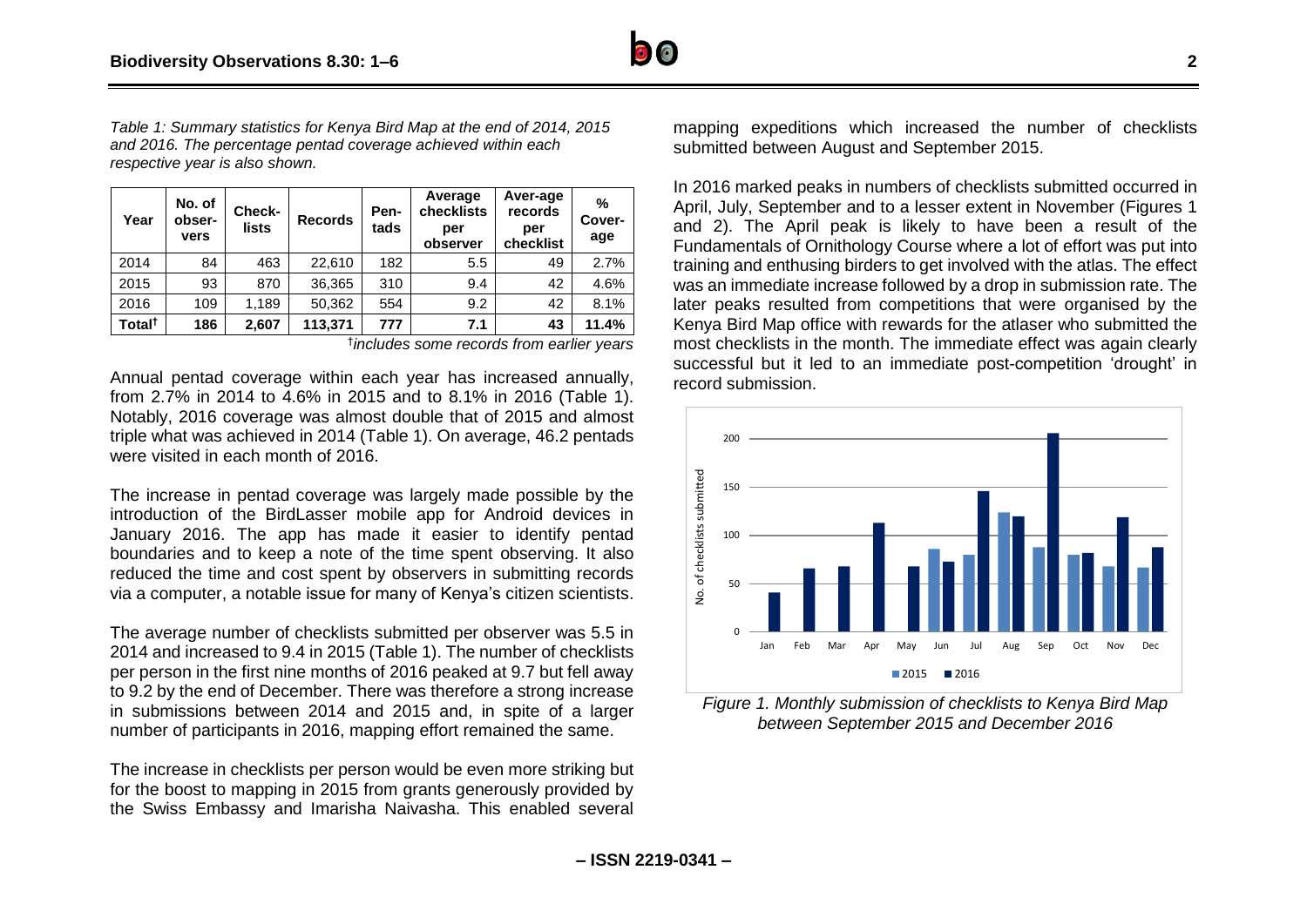# **Biodiversity Observations 8.30: 1–6 3**



*Figure 2. Monthly number of pentads in Kenya visited between September 2015 and December 2016*

A major challenge faced by Kenya Bird Map is to maintain an increasing rate of data submission to at least a substantial threshold of submission and then to sustain that level. Offering rewards for submission has been recognised as not being effective in producing the sustained high level of submission required to produce a dataset of sufficient coverage to allow for full analysis. Rather it tends to lead to a sharp peak of activity followed by a marked trough. Furthermore, there is the greater risk of competitors inventing species just in order to win with a longer list. These are the key reasons competitions have been avoided with the Second Southern African Bird Atlas Project (SABAP2) (M. Brooks pers. comm.).



*Figure 3: The preliminarily distribution map for the Red-eyed Dove*  Streptopelia semitorquata *in Kenya, as at December 2016.*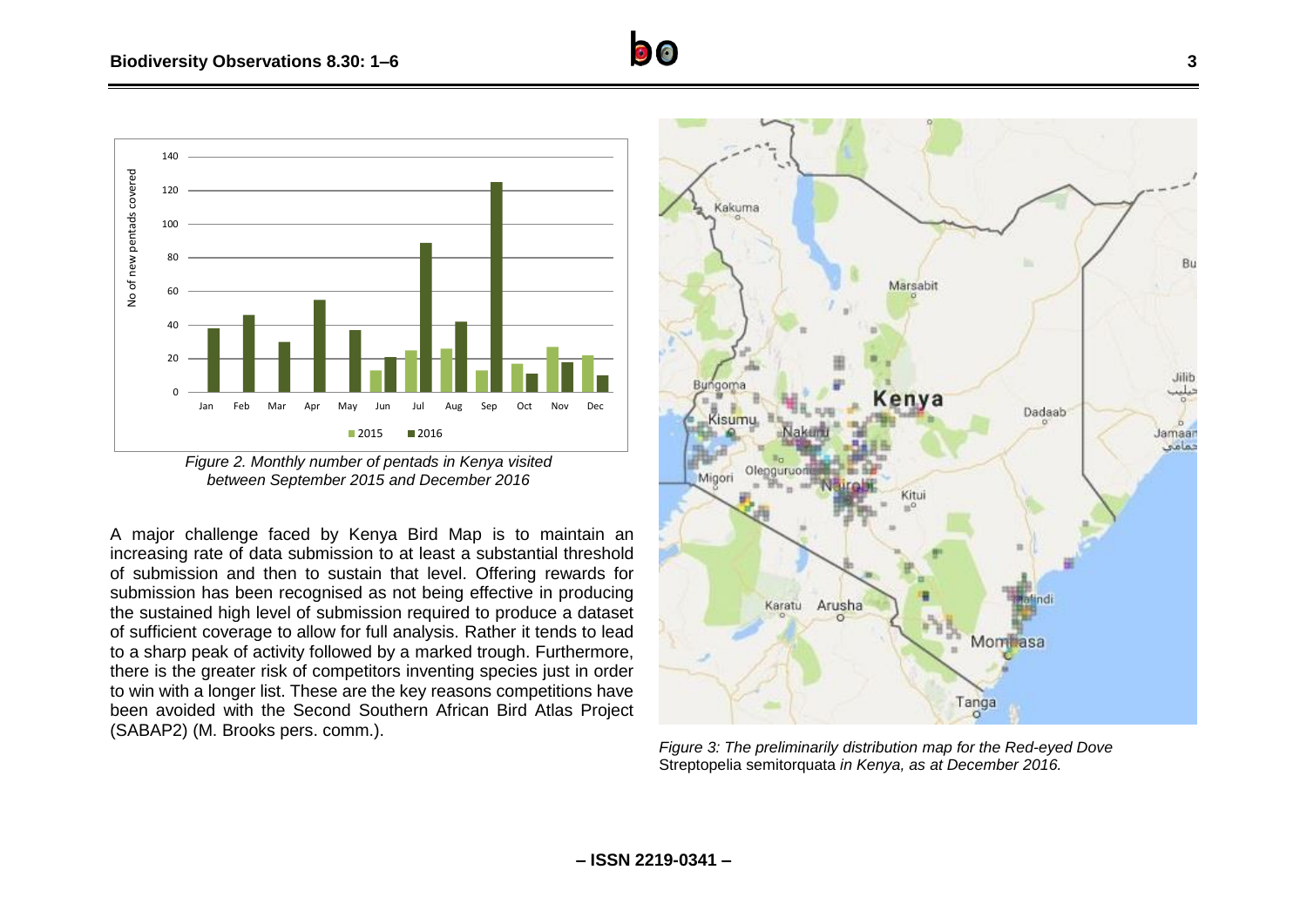#### **Current species distribution maps**

With 11.4% pentad coverage at the end of December 2016, new distribution maps of Kenya's birds have started to take shape and show the range and the extent of distribution for at least the more common species. As a result, a 'Species summaries' option was added in late 2016 to the main menu of the [Kenya Bird Map](http://kenyabirdmap.adu.org.za/index.php) website. This allows the user to view a current distribution map of any bird species in Kenya with regard to records that have so far been submitted and accepted to the project. Under the 'Species summaries' menu, species are arranged alphabetically to make it easy to track those of interest. Clicking on the species of choice brings up a map of Kenya with coloured pentads/squares where the species have been reported (Figure 3). Zooming out on the website reveals a distribution map of all accepted records for that species elsewhere in Africa.

Currently many pentads are coloured grey for even a common species such as Red-eyed Dove (Figure 3) because most pentads have been covered only once. Once at least four checklists are submitted from the a pentads, it is displayed in a colour representing a reporting rate. This will allow the production of a reporting rate map showing 'hot spots' and 'cold spots' for that species.

### **Pattern of Coverage**

Unsurprisingly, coverage is stronger in some areas than in others, with many records submitted from around major settlements and birding 'hot spots' such as the national parks and the more accessible lakes such as Naivasha. As would be expected, the Nairobi area with the highest concentration of birders in Kenya, is well covered with most of the pentads having more than four checklists each. Nairobi thus forms the focus of coverage for central Kenya. The weekly Nature Kenya Wednesday Bird Walk led by Fleur Ng'weno has also played a major role in contributing to the Nairobi area coverage. Pentad [0115\\_3645,](http://kenyabirdmap.adu.org.za/pentad_info.php?pentad=0115_3645#menu_top) which covers most of the city is one of the most intensively mapped

pentads in Kenya with more than 100 full protocol checklists. 203 bird species have been recorded within the boundaries of this single pentad.

Excellent progress has also been made at the coast of Kenya, and especially within the major Important Bird Areas, which are also birding 'hot spots' (Dakatcha Woodland, Arabuko-Sokoke Forest, Mida Creek, Gede Ruins and Sabaki River Mouth). Most of the pentads within these Important Bird Areas have at least one checklist. Pentad 0355 3940 (Mtwapa) has 142 full protocol checklists submitted, the highest number in the country. More than half have been submitted by a single observer, Doris Schaule. This level of coverage is extremely valuable, because it enables changes in the bird community composition to be detected through time. As mapping efforts improve each year for all pentads falling within Important Bird Areas, the Kenya Bird Map will become an important tool for monitoring bird populations in relation to habitat change in these conservation areas.

In Western Kenya, the Bondo and Siaya areas north of Lake Victoria are also well covered. Most of the mapping of this region has been carried out by three observers (Rick Ludkin, Dan Odhiambo and Brian Ochiango) from the Matangwe Bird Club.

Several major national parks or birding sites have 100% coverage, with some pentads having more than four checklists which is the preferred foundational level of coverage to allow for robust statistical analysis of the data. These include Nairobi National Park, Lake Nakuru National Park and Lake Naivasha. Continued repeat submissions of full protocol checklists for these sites will create a substantial dataset for monitoring avian populations in the parks in addition to providing a comprehensive list of species occurring there.

Coverage in poorly populated and inaccessible areas especially in the north and northeast of Kenya remains a key challenge for the Kenya Bird Map. These areas have received close to zero mapping attention.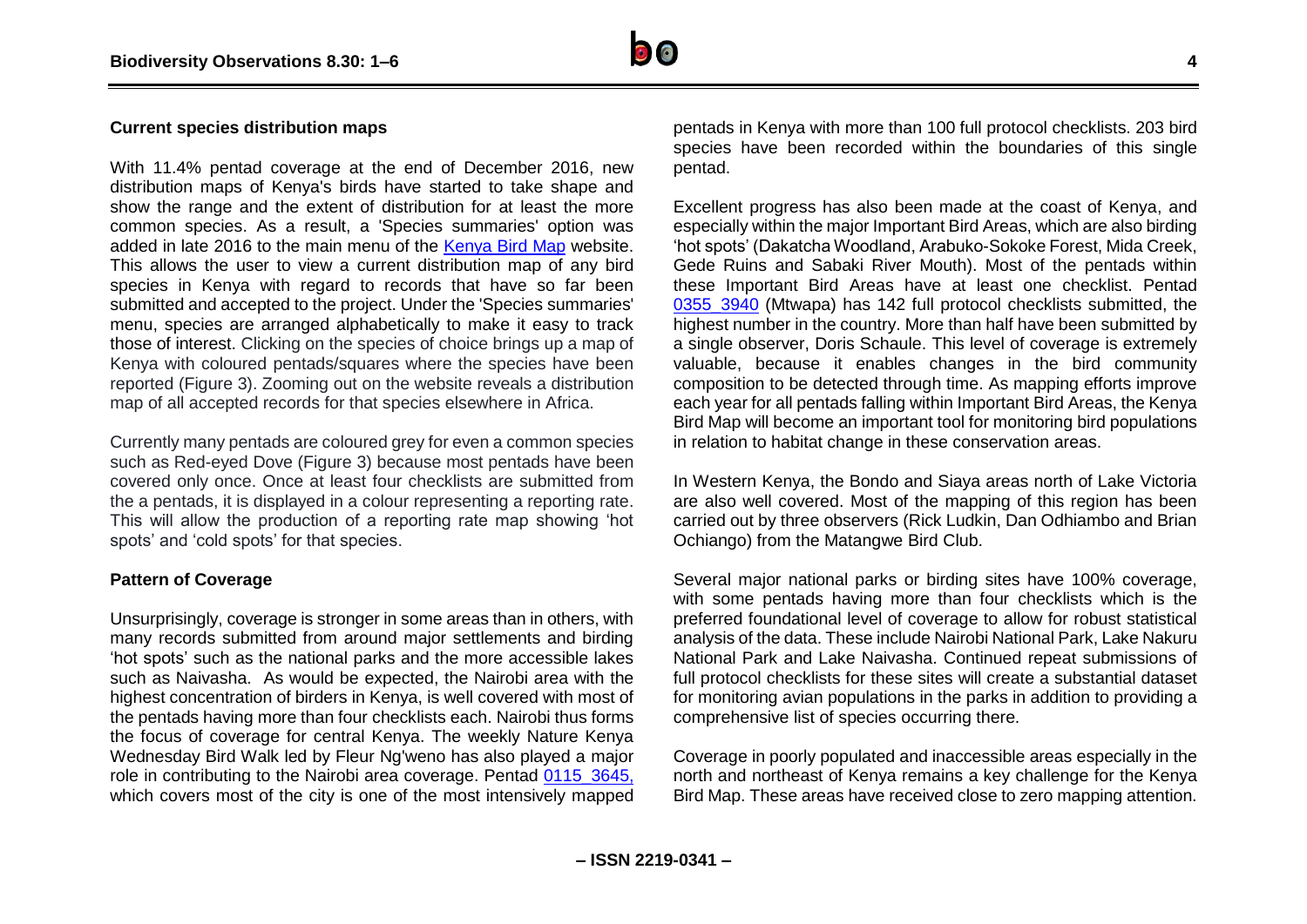We encourage birders travelling to these regions to make every effort to complete both full protocol and ad hoc checklists whenever they can. Bird mappers owning vehicles are also encouraged to plan group expeditions for such poorly covered areas. In-kind support from hotels and organizations is also welcome and can communicated to the Kenya Bird Map office [\(kenyabirdmap@naturekenya.org\)](file:///C:/Documents/Papers%20and%20Articles%20-%20science/Kenya%20Bird%20Map/kenyabirdmap@naturekenya.org), which will pass it on to the many mappers who are always more than willing to travel to such areas.

### **Citizen scientists involved**

By the end of December 2016 622 people had registered with the project as citizen scientists. Of these 186 (30%) had actually contributed one or more checklists to the Kenya Bird Map database. The average number of full protocol checklists submitted by each observer is 14, with an average of 43 bird records each (Table 1). Sixteen observers had submitted over 50 full protocol checklists by the end of 2016 totalling 54% of the 2,607 checklists submitted. The top five contributors are Doris Schaule (231 checklists from 47 pentads), Dominic Chesire (145:87), Sidney Shema (125:38), Colin Jackson (104:65), the Nature Kenya Wednesday Bird Walk (87:8) and Peter Wairasho (86:75). The top 30 observers are listed in Table 2.

With 30% of registered observers having actually submitted records to the project, the majority (70%) have shown interest but lacked the motivation, understanding or opportunity to actually get into the field, see, record and submit records of birds. This remains a challenge that has also been reflected in SABAP2 (M. Brooks pers. comm.) and is likely to be a common feature of citizen science projects. The challenge for project management is how to catalyse registered observers who would appear to have some interest to actually begin to contribute data.

*Table 2: The 30 observers (plus Nature Kenya Wednesday Bird Walk) with the largest number of full protocol* checklist*s submitted since the beginning of the Kenya Bird Map up to September 2016*

| <b>Observer</b>                               | No. of<br>check-<br>lists | <b>Pentads</b><br><b>Covered</b> | <b>Observer</b>         | No. of<br>check-<br>lists | <b>Pentads</b><br><b>Covered</b> |
|-----------------------------------------------|---------------------------|----------------------------------|-------------------------|---------------------------|----------------------------------|
| Doris Schaule                                 | 231                       | 47                               | <b>Brian</b><br>Ochiago | 44                        | 11                               |
| Dominic<br>Chesire                            | 145                       | 87                               | Kassim<br>Shitawa       | 42                        | 28                               |
| Sidney Shema                                  | 125                       | 44                               | <b>Titus</b><br>Imboma  | 39                        | 27                               |
| Colin Jackson                                 | 104                       | 65                               | Gabriel<br>Katana       | 38                        | 16                               |
| Nature Kenya<br>Wednesday<br><b>Bird Walk</b> | 87                        | 8                                | Robert<br>Muchunu       | 35                        | 19                               |
| Peter Wairasho                                | 86                        | 75                               | Michael<br>Ngala        | 35                        | $\overline{7}$                   |
| Stephen<br>Graham                             | 84                        | 31                               | Gladys<br>Kung'u        | 34                        | 22                               |
| Washington<br>Wachira                         | 73                        | 31                               | Jaap<br>Gijsbertsen     | 33                        | 10                               |
| Dominic Kimani                                | 67                        | 53                               | Peter<br>Njoroge        | 31                        | 25                               |
| Dr Darcy<br>Ogada                             | 65                        | 37                               | Fox<br>Andreas          | 30                        | 27                               |
| Tiampati Manei                                | 60                        | 19                               | Albert Baya             | 30                        | 26                               |
| Elvira Wolfer                                 | 60                        | 26                               | <b>Rick Ludkin</b>      | 30                        | 14                               |
| Wanyoike<br>Wamiti                            | 55                        | 50                               | Robert<br>Lentaaya      | 28                        | 21                               |
| Julio Mwambire                                | 54                        | 45                               | Joshua<br>Benjamin      | 27                        | 19                               |
| Paul Wachira                                  | 54                        | 31                               | Jennifer<br>Oduori      | 27                        | 6                                |
| Mustafa<br>Adamjee                            | 50                        | 43                               |                         |                           |                                  |